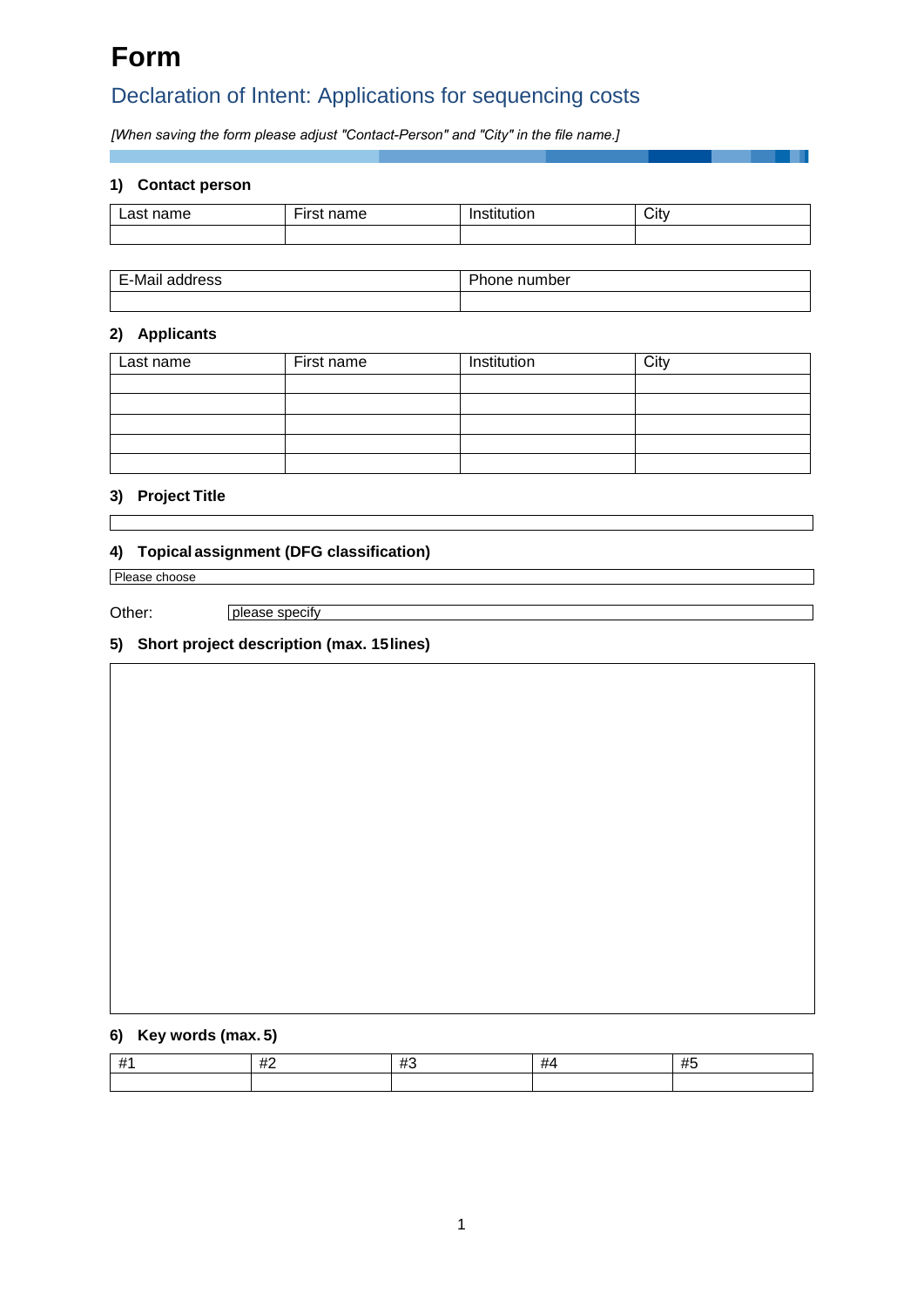# **Form**

# Declaration of intent: Applications for sequencing costs

# **7) Information on the planned sequencing (based on current market prices)**

|                | <b>Short Read Sequencing</b> |                    |                            |          |                      |              |  |
|----------------|------------------------------|--------------------|----------------------------|----------|----------------------|--------------|--|
|                | No. Species                  | Sample<br>material | Technology<br>(Instrument) | Coverage | Number of<br>samples | Costs in EUR |  |
| $\overline{1}$ | e.g. mouse                   | e.g. RNA           |                            |          |                      |              |  |
| $\overline{2}$ | e.g. mouse                   | e.g. RNA           |                            |          |                      |              |  |
| 3              | e.g. mouse                   | e.g. RNA           |                            |          |                      |              |  |
| 4              | e.g. mouse                   | e.g. RNA           |                            |          |                      |              |  |
| 5              | e.g. mouse                   | e.g. RNA           |                            |          |                      |              |  |
|                | Long Read Sequencing         |                    |                            |          |                      |              |  |
| No.            | <b>Species</b>               | Sample<br>material | Technology<br>(Instrument) | Coverage | Number of<br>samples | Costs in EUR |  |
| 1              | e.g. mouse                   | e.g. RNA           |                            |          |                      |              |  |
| $\overline{c}$ | e.g. mouse                   | e.g. RNA           |                            |          |                      |              |  |
| 3              | e.g. mouse                   | e.g. RNA           |                            |          |                      |              |  |
| $\overline{4}$ | e.g. mouse                   | e.g. RNA           |                            |          |                      |              |  |
| 5              | e.g. mouse                   | e.g. RNA           |                            |          |                      |              |  |

## **8) Aim of the planned sequencing analysis (max. 5 lines)**

### **9) Information about planned submission of samples to the NGS competence centre (NGS-CC)**

| Number of batches to be submitted        | $ e.g.$ all at once; 2, 3, |
|------------------------------------------|----------------------------|
| Number of samples per batch              |                            |
| Times of estimated submission of batches |                            |

### **10) Total amount for sequencing costs (in EUR; costs should include all services of the NGS-CC, e.g. library preparation AND sequencing)**

#### **11) Preferred NGS competence centre**

Please choose

 $\angle$  We / I agree that the information given in section 1 - 11 may be forwarded to the NGS competence centers with regard to pending advice / costing.